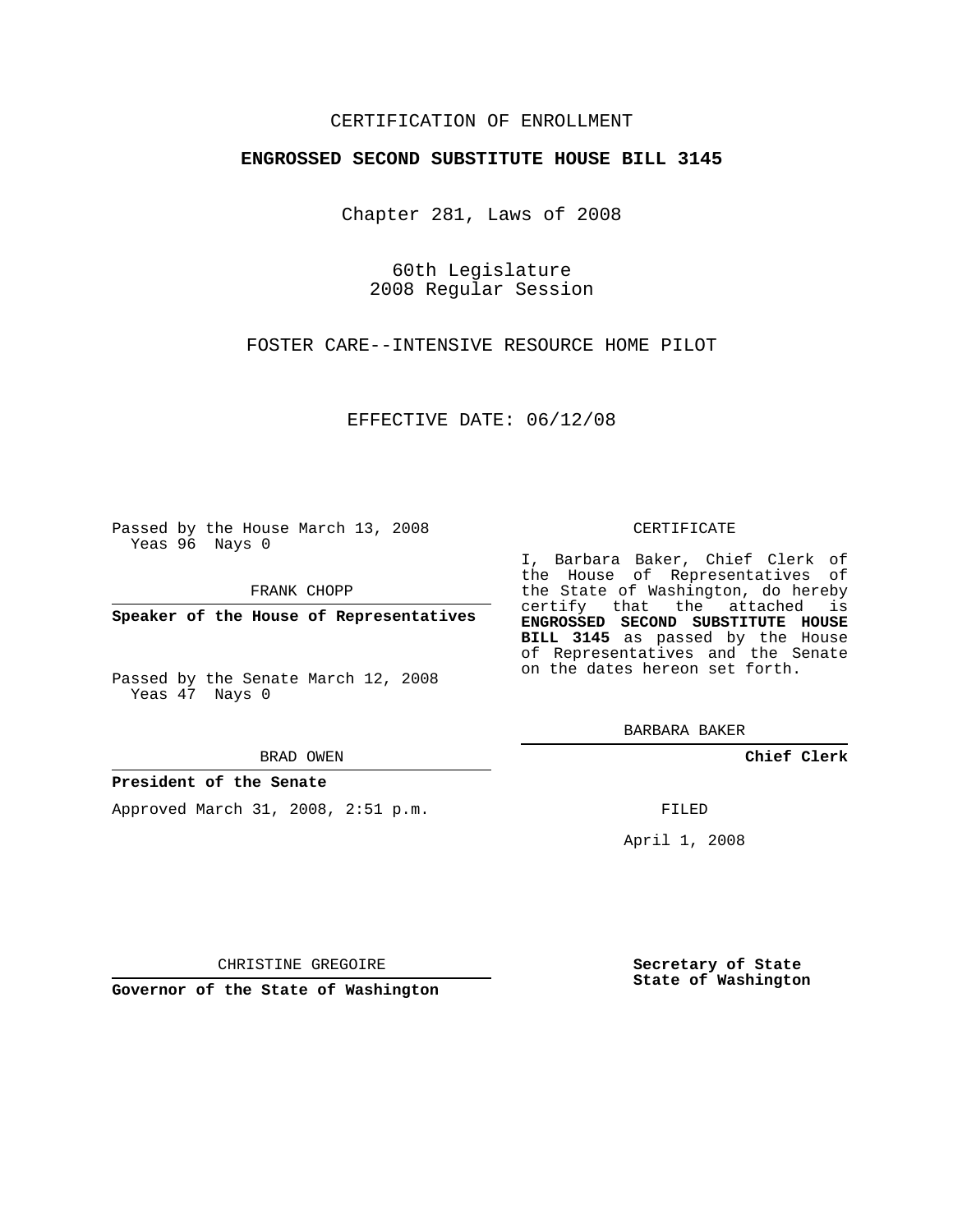# **ENGROSSED SECOND SUBSTITUTE HOUSE BILL 3145** \_\_\_\_\_\_\_\_\_\_\_\_\_\_\_\_\_\_\_\_\_\_\_\_\_\_\_\_\_\_\_\_\_\_\_\_\_\_\_\_\_\_\_\_\_

\_\_\_\_\_\_\_\_\_\_\_\_\_\_\_\_\_\_\_\_\_\_\_\_\_\_\_\_\_\_\_\_\_\_\_\_\_\_\_\_\_\_\_\_\_

AS AMENDED BY THE SENATE

Passed Legislature - 2008 Regular Session

## **State of Washington 60th Legislature 2008 Regular Session**

**By** House Appropriations (originally sponsored by Representatives Kagi, Haler, Roberts, Walsh, Pettigrew, Dickerson, Conway, Green, Goodman, Kenney, Wood, and Ormsby)

READ FIRST TIME 02/14/08.

 AN ACT Relating to implementing a program of tiered classification for foster parent licensing; adding new sections to chapter 74.13 RCW; and creating new sections.

BE IT ENACTED BY THE LEGISLATURE OF THE STATE OF WASHINGTON:

 NEW SECTION. **Sec. 1.** A new section is added to chapter 74.13 RCW to read as follows:

 The legislature finds that out-of-home care providers are an essential partner in the child welfare system, with responsibility for the care of vulnerable children whose families are unable to meet their needs. Because children who enter the out-of-home care system have experienced varying degrees of stress and trauma before placement, providers sometimes are called upon to provide care for children with significant behavioral challenges and intensive developmental needs. Other children who enter out-of-home care may require extraordinary care due to health care needs or medical fragility. The legislature also finds that providers with specialized skills and experience, or professional training and expertise, can contribute significantly to a child's well-being by promoting placement stability and supporting the child's developmental growth while in out-of-home care. The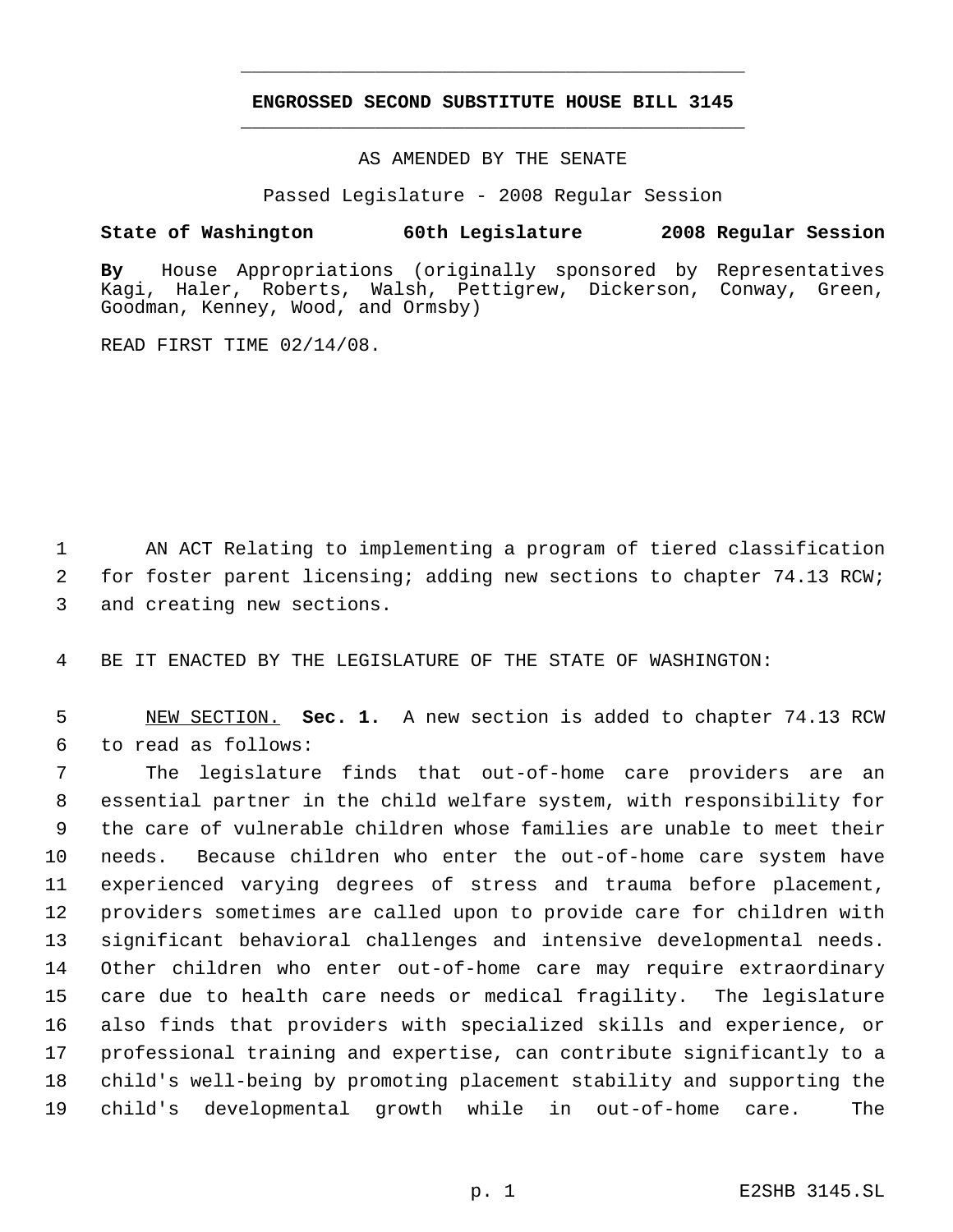legislature intends to implement an intensive resource home pilot to enhance the continuum of care options and to promote permanency and positive outcomes for children served in the child welfare system by authorizing the department to contract for intensive resource home services on a pilot basis.

 NEW SECTION. **Sec. 2.** A new section is added to chapter 74.13 RCW to read as follows:

 (1) The department shall select two geographic areas with high concentrations of children with significant needs in out-of-home care for implementing an intensive resource home pilot. In choosing the pilot sites, the department shall: (a) Examine areas where there are concentrations of children with significant behavioral challenges and intensive developmental or medical needs who are being served in family foster homes; (b) consider sites of appropriate size that will allow for careful analysis of the impact of the intensive resource home pilot on the array of out-of-home care providers, including providers of behavioral rehabilitation services; and (c) determine the number of children to be served in these selected sites. Implementation of the program at the pilot sites also shall be structured to support the long-term goal of eventual expansion of the pilot statewide.

 (2) Based on the information gathered by the work group convened under chapter 413, Laws of 2007, and the additional information gathered pursuant to this section, the department shall work collaboratively in:

 (a) Seeking recommendations from foster parents and other out-of- home service providers, including child placing agencies, regarding the qualifications and requirements of intensive resource home providers, the needs of the children to be served, and the desired outcomes to be measured or monitored at the respective pilot sites; and

 (b) Consulting with experts in child welfare, children's mental health, and children's health care to identify the evidence-based or promising practice models to be employed in the pilot and the appropriate supports to ensure program fidelity, including, but not limited to, the necessary training and clinical consultation and oversight to be provided to intensive resource homes.

 (3) Using the recommendations from foster parents, the consultations with professionals as required in subsection (2)(a) and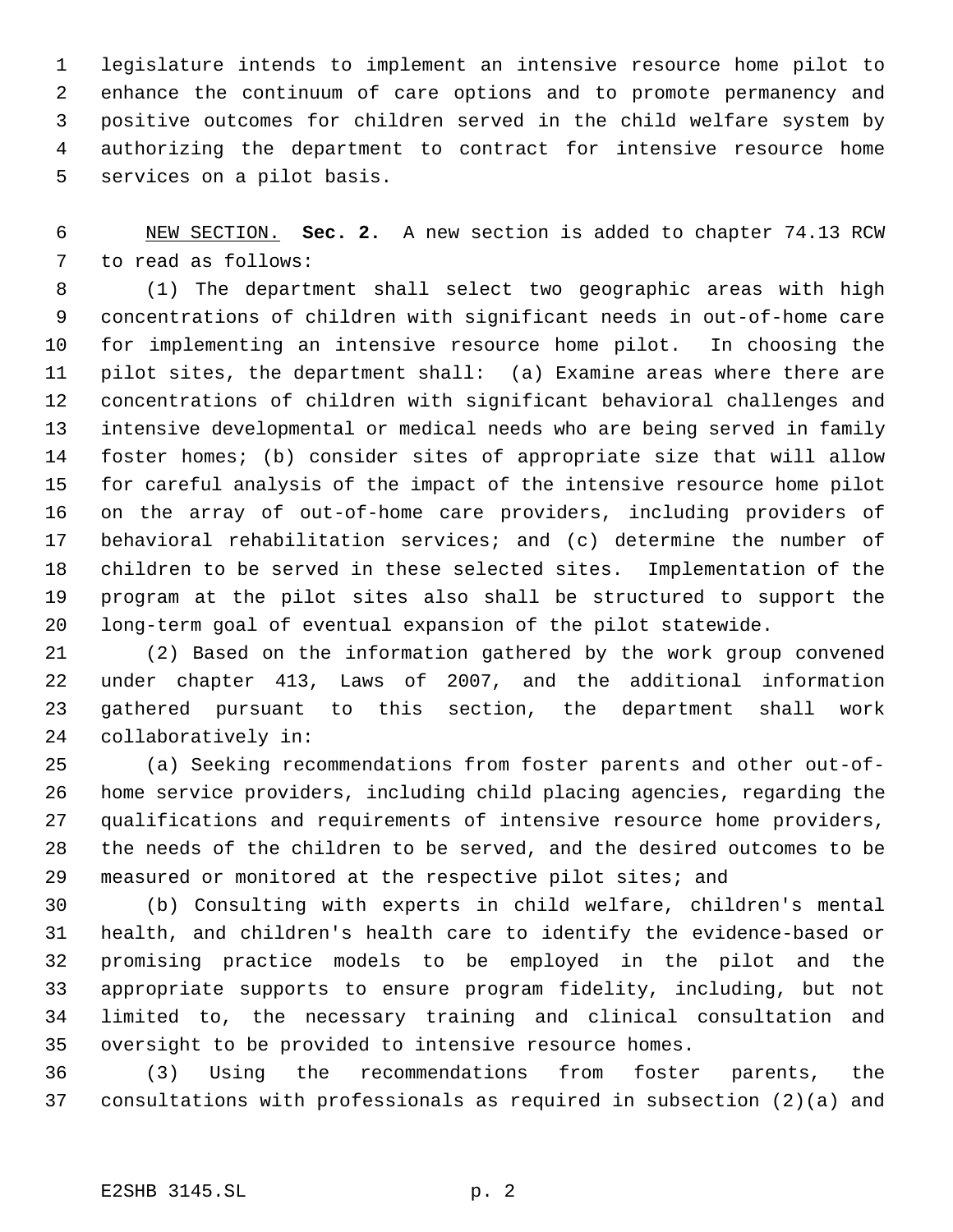(b) of this section, and the information provided in the report to the legislature under chapter 413, Laws of 2007, including the information presented to the work group convened to prepare and present the report, the department shall implement the pilot by entering into contracts with no more than seventy-five providers who are determined by the department to meet the eligibility criteria for the intensive resource home pilot. The department shall:

 (a) Define the criteria for intensive resource home providers, which shall include a requirement that the provider be licensed by the department as a foster parent, as well as meet additional requirements relating to relevant experience, education, training, and professional expertise necessary to meet the high needs of children identified as eligible for this pilot;

 (b) Define criteria for identifying children with high needs who may be eligible for placement with an intensive resource home provider. Such criteria shall be based on the best interests of the child and include an assessment of the child's past and current level of functioning as well as a determination that the child's treatment plan 19 and developmental needs are consistent with the placement plan;

 (c) Establish a policy for placement of children with high needs in intensive resource homes, including a process for matching the child's needs with the provider's skills and expertise;

 (d) Establish a limit on the number and ages of children with high needs that may be placed in an intensive resource home pursuant to the pilot contract. Such limitation shall recognize that children with externalizing behaviors are most likely to experience long-term improvements in their behavior when care is provided in settings that minimize exposure to peers with challenging behaviors;

 (e) Identify one or more approved models of skill building for use by intensive resource home providers, with the assistance of other child welfare experts;

 (f) Specify the training and consultation requirements that support the models of service;

 (g) Establish a system of supports, including clinical consultation 35 and oversight for intensive resource homes;

 (h) Develop a tiered payment system, by September 30, 2008, which may include a stipend to the provider, which takes into account the additional responsibilities intensive resource home providers have with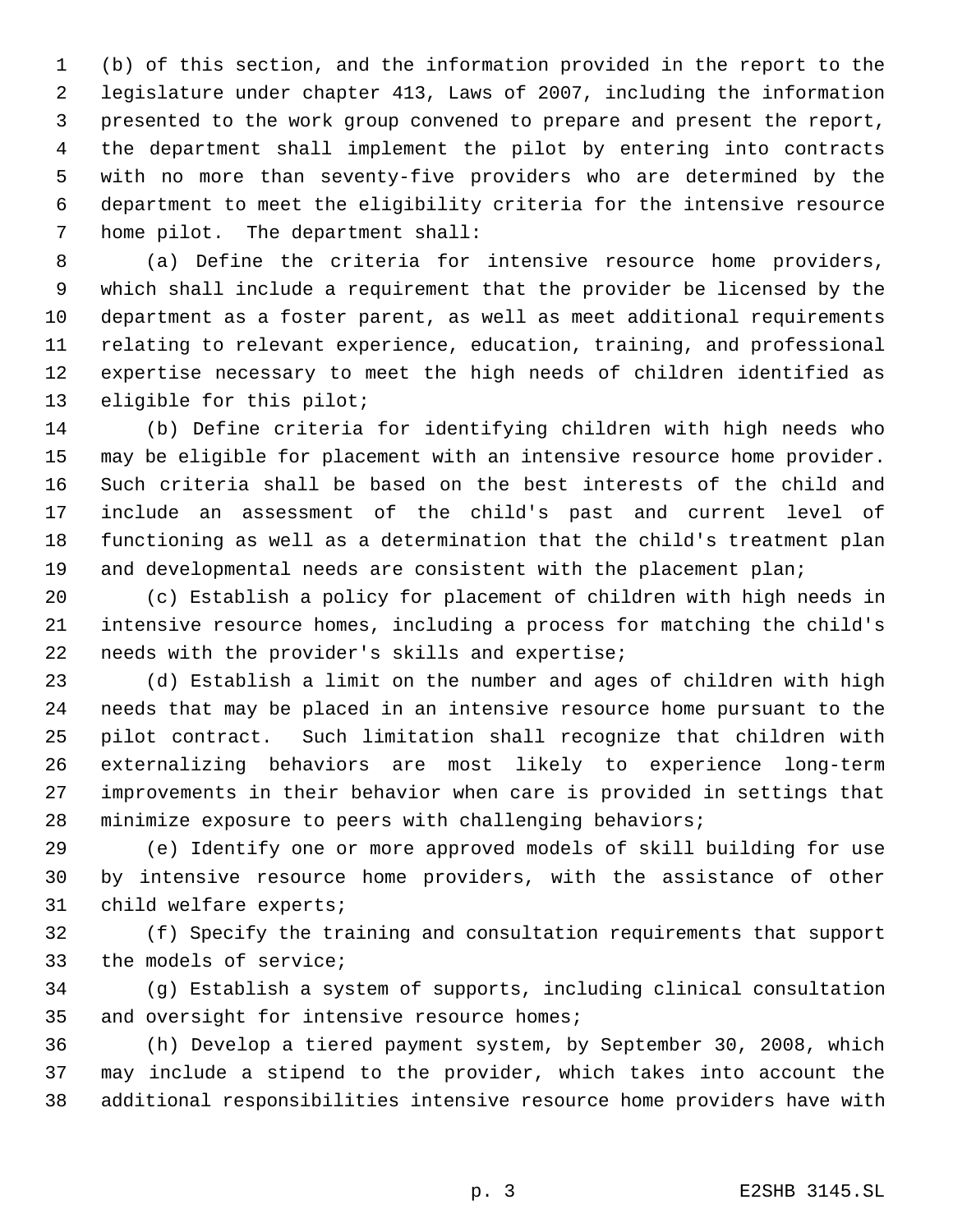regard to the children placed in their care. Until such time as the department has developed the tiered payment system, money for exceptional cost plans shall be used only for special services or supplies provided to the child and shall not be used to reimburse the provider for services he or she provides to the child. A stipend of not more than five hundred dollars per month may be used to reimburse the provider for services he or she provides directly to the child;

 (i) Establish clearly defined responsibilities of intensive resource home providers, who have an intensive resource home contract including responsibilities to promote permanency and connections with birth parents; and

 (j) Develop a process for annual performance reviews of intensive resource home providers.

 (4) Contracts between the department and an intensive resource home provider shall include a statement of work focusing on achieving stability in placement and measuring improved permanency outcomes and shall specify at least the following elements:

18 (a) The model of treatment and care to be provided;

 (b) The training and ongoing professional consultation to be provided;

 (c) The method for determining any additional supports to be 22 provided to an eligible child or the intensive resource home provider; (d) The desired outcomes to be measured;

 (e) A reasonable and efficient process for seeking a modification of the contract;

26 (f) The rate and terms of payment under the contract; and

 (g) The term of the contract and the processes for an annual performance review of the intensive resource home provider and an annual assessment of the child.

 (5) Beginning on or before October 1, 2008, the department shall begin the selection of, and negotiation of contracts with, intensive resource home providers in the selected pilot sites.

 (6) Nothing in this act gives a provider eligible under this section the right to a contract under the intensive resource home pilot, and nothing in this act gives a provider that has a contract under the pilot a right to have a child or children placed in the home pursuant to the contract.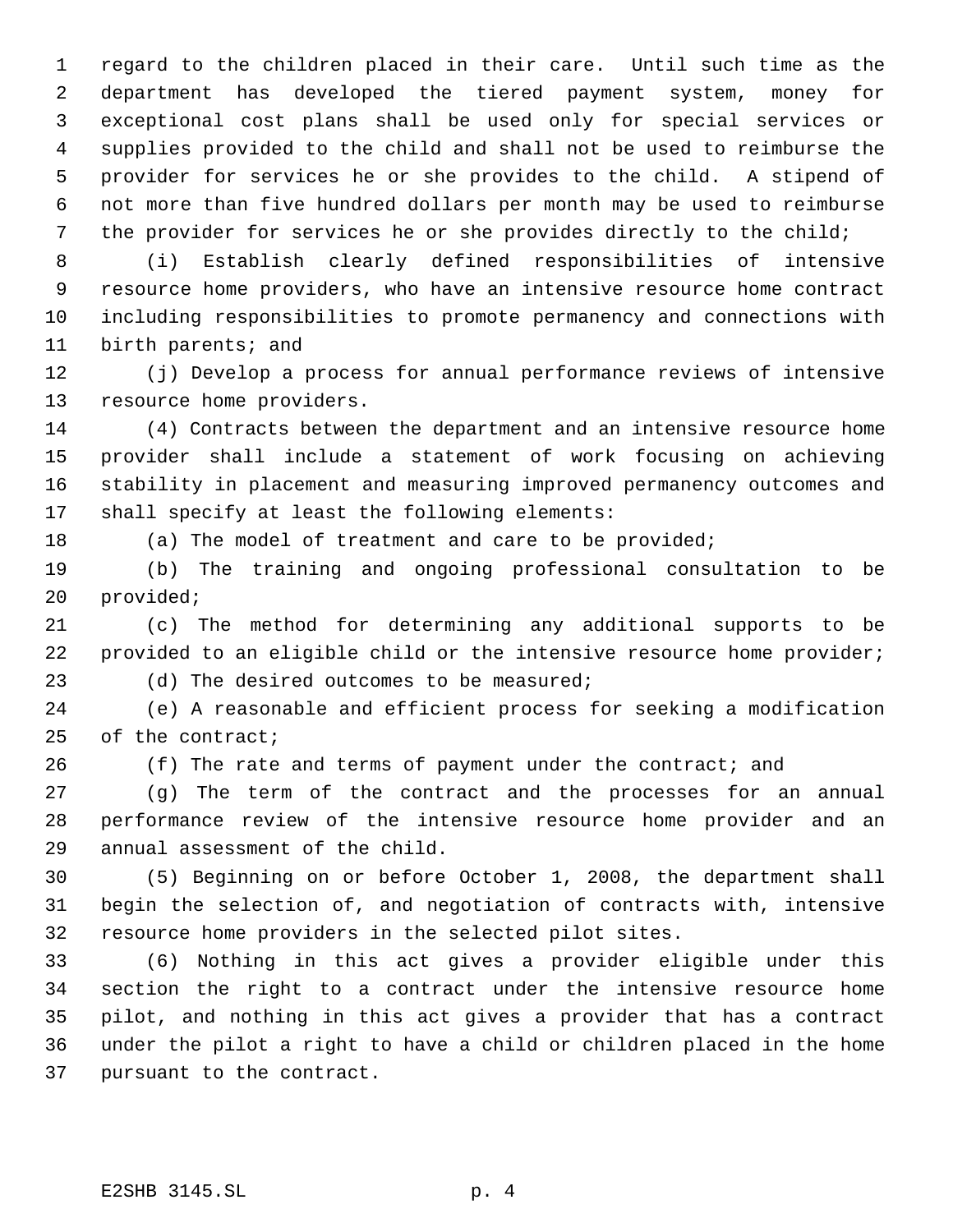(7) "Intensive resource home provider" means a provider who meets the eligibility criteria developed by the department under this section and who has an intensive resource home pilot contract with the department.

 (8) The department shall report to the governor and the legislature by January 30, 2009, on the implementation of the pilot, including how the pilot fits within the continuum of out-of-home care options. Based on the experiences and lessons learned from implementation of the pilot, the department shall recommend a process and timeline for expanding the pilot and implementing it statewide. The department shall report to the governor and the appropriate members of the legislature by September 1, 2009, on the expansion, and shall identify the essential elements of the intensive resource home pilot that should be addressed or replicated if the pilot is expanded.

 (9) The department shall operate this pilot using only funds appropriated specifically for the operation of this pilot. The term "specifically for the operation of this pilot" includes only those costs associated with the following: The administration of the pilot, the stipend to eligible intensive resource home providers, training for the providers, consultation for the providers, and program review consultation.

 NEW SECTION. **Sec. 3.** If any part of this act is found to be in conflict with federal requirements that are a prescribed condition of federal funds which support the operations and services provided by the department of social and health services, the conflicting part of this act is inoperative solely to the extent of the conflict and with respect to the agencies directly affected, and this finding does not affect the operation of the remainder of this act in its application to the agencies concerned. Rules adopted under this act must meet federal requirements that are a necessary condition to the receipt of federal funds by the state.

 NEW SECTION. **Sec. 4.** Of the amounts appropriated in the omnibus appropriations act of 2008 for implementation of this act, referencing this act by bill or chapter number, the department shall allocate two hundred thousand dollars to contract with an agency which is working in partnership with, and has been evaluated by, the University of